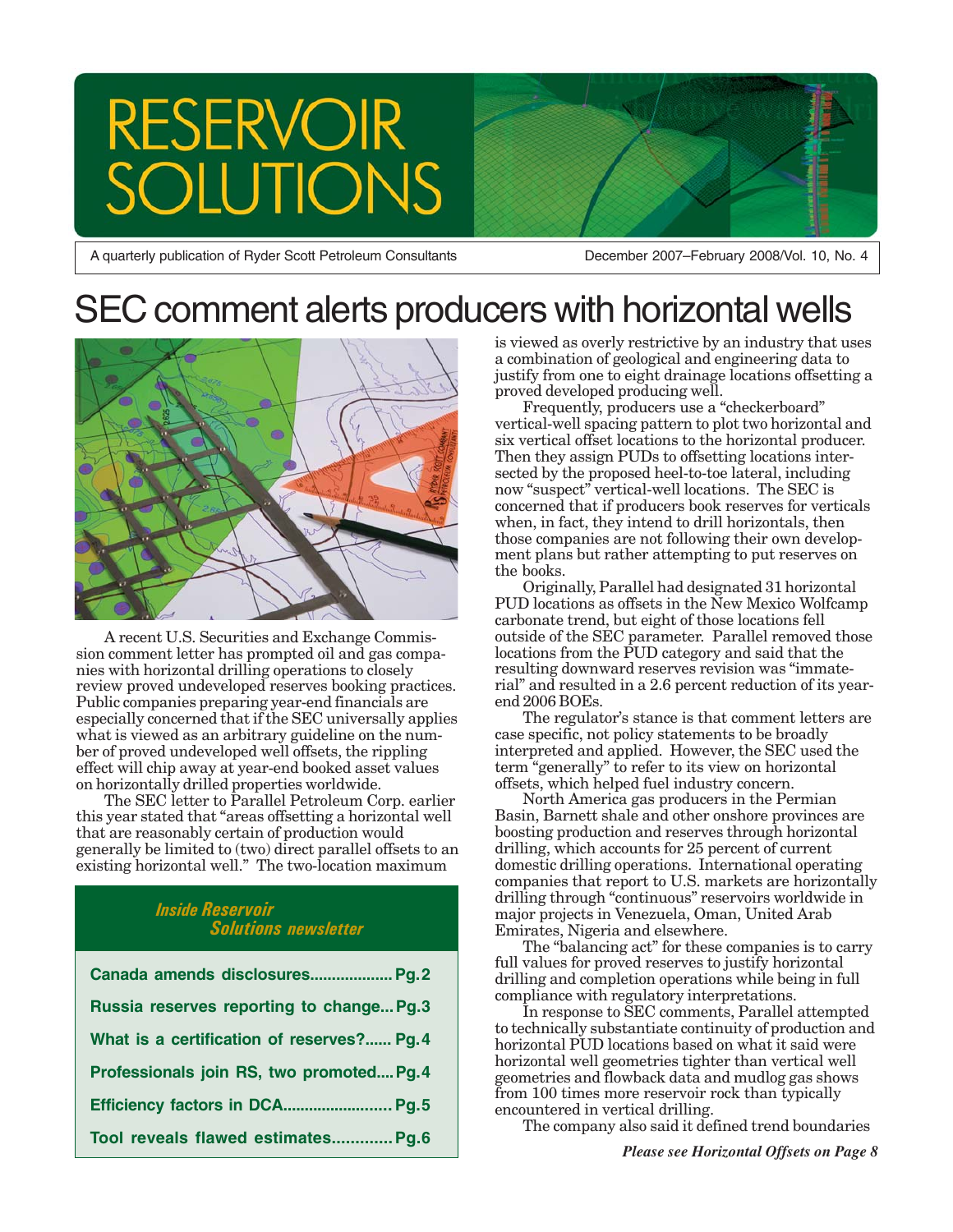

Canada announced that it will drop the requirement for public issuers to report petroleum reserves and future net revenue under constant prices beginning Dec. 28 of this year "provided all necessary ministerial approvals are obtained."

The amendment to National Instrument 51-101 Standards of Disclosure for Oil and Gas Activities was one of several proposed by the Canadian Securities Administrators on Oct. 12.

The CSA will continue to mandate that companies issue estimates of proved and probable reserves and related future net revenue using forecast prices and costs. However, the new change does not limit reporting to the forecast case only.

Public issuers also can report "proved reserves or its proved and

#### **Publisher's Statement**

*Reservoir Solutions* newsletter is published quarterly by Ryder Scott Company LP. Established in 1937, the reservoir evaluation consulting firm performs hundreds of studies a year. Ryder Scott multidisciplinary studies incorporate geophysics, petrophysics, geology, petroleum engineering, reservoir simulation and economics. With 115 employees, including 80 engineers and geoscientists, Ryder Scott has the capability to complete the largest, most complex reservoirevaluation projects in a timely manner.

#### Board of Directors

| Don P. Roesle                                                   | Dean C. Rietz               |
|-----------------------------------------------------------------|-----------------------------|
| Chairman and CEO                                                | Managing Senior V.P.        |
| John E. Hodgin                                                  | <b>Guale Ramirez</b>        |
| President                                                       | Managing Senior V.P.        |
| Fred P. Richoux                                                 | George F. Dames             |
| Executive V.P.                                                  | Managing Senior V.P.        |
| Larry T. Nelms                                                  | <b>LETT</b>                 |
| Managing Senior V.P.                                            | <b><i><u>UNIQUE</u></i></b> |
| <b>LITTLIBUS</b><br><b>Reservoir Solutions</b><br><b>Hillin</b> |                             |
| Editor: Mike Wysatta<br><b>Business Development Manager</b>     |                             |
| <b>Ryder Scott Company LP</b><br>1100 Louisiana, Suite 3800     |                             |

Houston, Texas 77002-5218 Phone: 713-651-9191; Fax: 713-651-0849 Denver, Colorado; Phone: 303-623-9147 Calgary, AB, Canada; Phone: 403-262-2799 E-mail: info@ryderscott.com

probable reserves, using constant prices and costs as at the last day of the reporting issuer's most recent financial year" in a supplemental reserves information section of the filing.

Public comments on the proposed amendment included one statement that "without the constant case, it is difficult to compare issuers on a reasonably consistent and objective basis." The CSA responded, saying that "broad feedback persuades us that the mandatory use of the constant price and cost case is of little value and can be misleading." The agency added that "mandatory disclosure of price forecasts assists investors in assessing the information disclosed."

Another commenter said that the amendment was especially "relevant for heavy oil and bitumen that tend to be priced significantly below full year averages at yearend."

The CSA also issued new guidelines for disclosure of resources that cannot currently be classified as reserves. Regulators amended Section 5.3 in NI 51-101 to state that "disclosure of reserves or

resources must apply the … terminology and categories set out in the COGE Handbook and must relate to the most specific category of reserves or resources ....

As an example, the agency said that "there are several subcategories of discovered resources including reserves, contingent resources and discovered unrecoverable resources. Reporting issuers must classify discovered resources into one of the subcategories…."

The CSA said that it made the changes to the reporting of resources "in anticipation of the potential adoption of the SPE/WPC definitions in the COGE Handbook."

Disclosure of resources is not mandatory under NI 51-101.

## Alberta details new royalty rate structure

Alberta detailed its new proposed royalty framework for conventional petroleum and oil sands on Oct. 25. The new royalty rates are expected to go into effect Jan. 1, 2009.

For conventional oil, royalty

*Please see Royalties on Page 8*

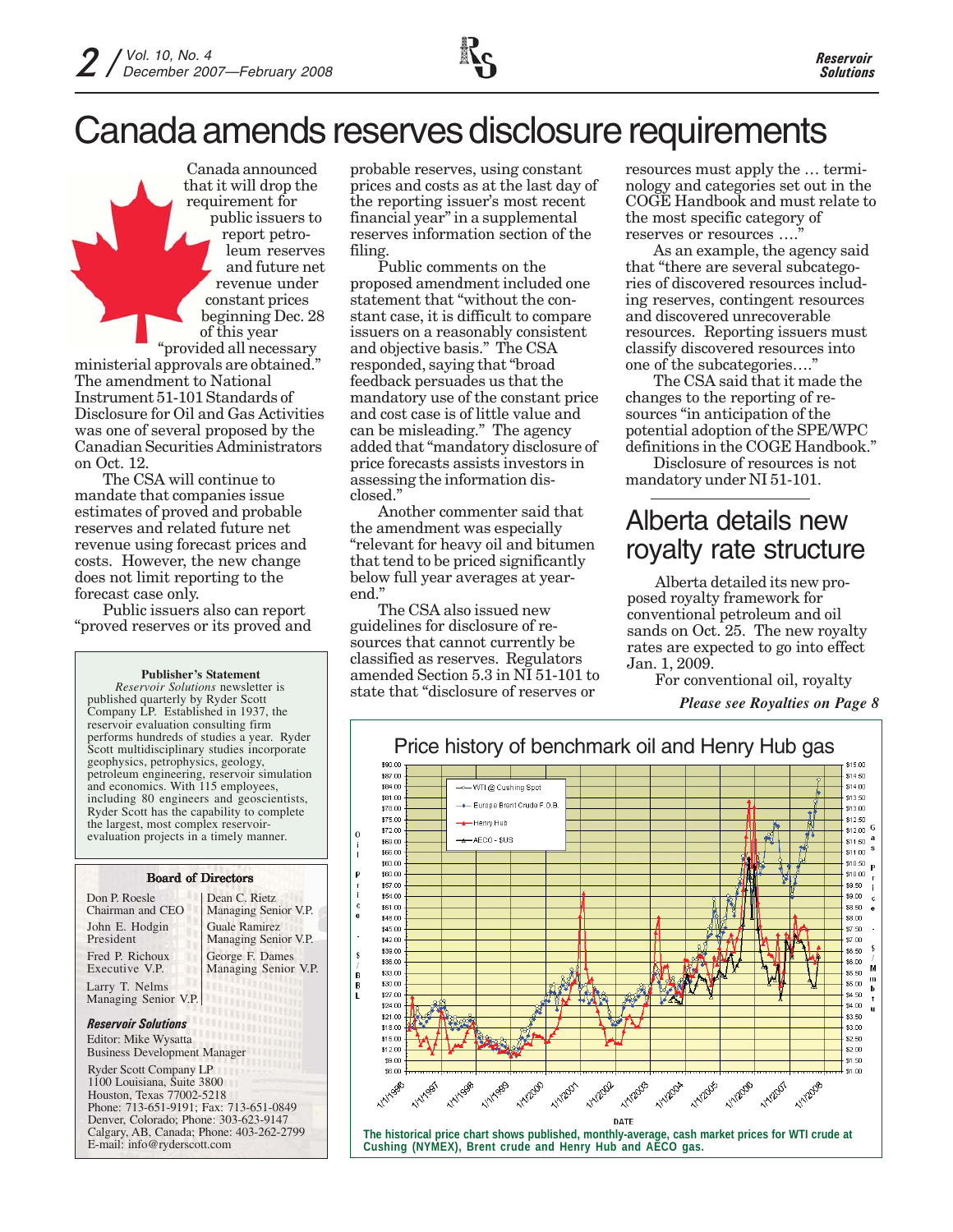## Russia reserves reporting to be enforced in a year

Although Russia presented its petroleum reserves classification system to the United Nations two years ago, the government will not enforce RF 2005 rules in country for another year. That's plenty of time for oil

Management System (SPE-PRMS) and the United Nations Framework Classification (UNFC). **Yuri Podturkin**, chairman of the State Commission on Mineral Reserves of the Russian Federation, said in

and gas companies to speculate on the ramifications of the system, especially considering Russia's recent interpretations and criticism of both publicly reported and state-submitted reserves values.

Russia will enforce the newest set of reserves guidelines starting Jan. 1, 2009. Russian classifications are based on geological certainty of in-place hydrocarbon volumes and place much greater emphasis on volumetric analysis in contrast to the Western focus on performance-based estimates.

**John Ritter**, chairman exofficio of the Society of Petroleum Engineers Petroleum Oil and Gas Reserves Committee (OGRC), said that the two major changes in the new RF-2005 definitions are that reserves must have economic components, i.e., positive net present values, and reserves based on

recoverable volumes must have reservoir engineering components tying to project maturity.

He added that the new RF-2005 definitions capture elements of both the 2007 SPE Petroleum Resources

## Reserves data exportation becomes thorny issue in Russia

In late September, Russia accused a British oil company and its third-party consultant of exporting unlicensed geological data on petroleum reserves without approval from the Economy Ministry, reported *Bloomberg* newswire service. **Oleg Mitvol**, deputy head of Russia's Natural Resources Ministry, asked the Prosecutor General's office to investigate.

Mitvol told *Bloomberg* that "geological information on oil and natural-gas reserves must be licensed by the Economy Ministry, with the environmental inspectorate's approval, before it's shipped abroad."

The oil company denied that it exported data. *Editor's Note: Ryder Scott intentionally did not identify companies cited in the news coverage. Readers wanting more detailed information should refer to periodicals covering this story.*



mid October that "there are

no principle discrepancies between Russian classifications and the UNFC."

OGRC mapped differences between 1997 SPE/ World Petroleum Congress and Russian guidelines in 2005. The mapping document is posted on the SPE Web site and is a reference for those wanting direct comparisons between the older systems.

SPE has not mapped in detail the 2007 SPE-PRMS to the new RF-2005. "The society is currently working with stakeholder groups to identify any potential differences," said Ritter.

In mid October, **Alexander Gert**, deputy director general at the Siberian Research Institute of Geology, Geophysics & Mineral Resources, presented the "New Russian Classification - Approximation to the International Standards" at the United

Nations Economic Commission for Europe (UNECE) Ad Hoc Group of Experts on Harmonization of Fossil Energy and Mineral Resources Terminology Fourth Session, Geneva.

The presentation is posted on the UNECE Web site at www.unece.org.

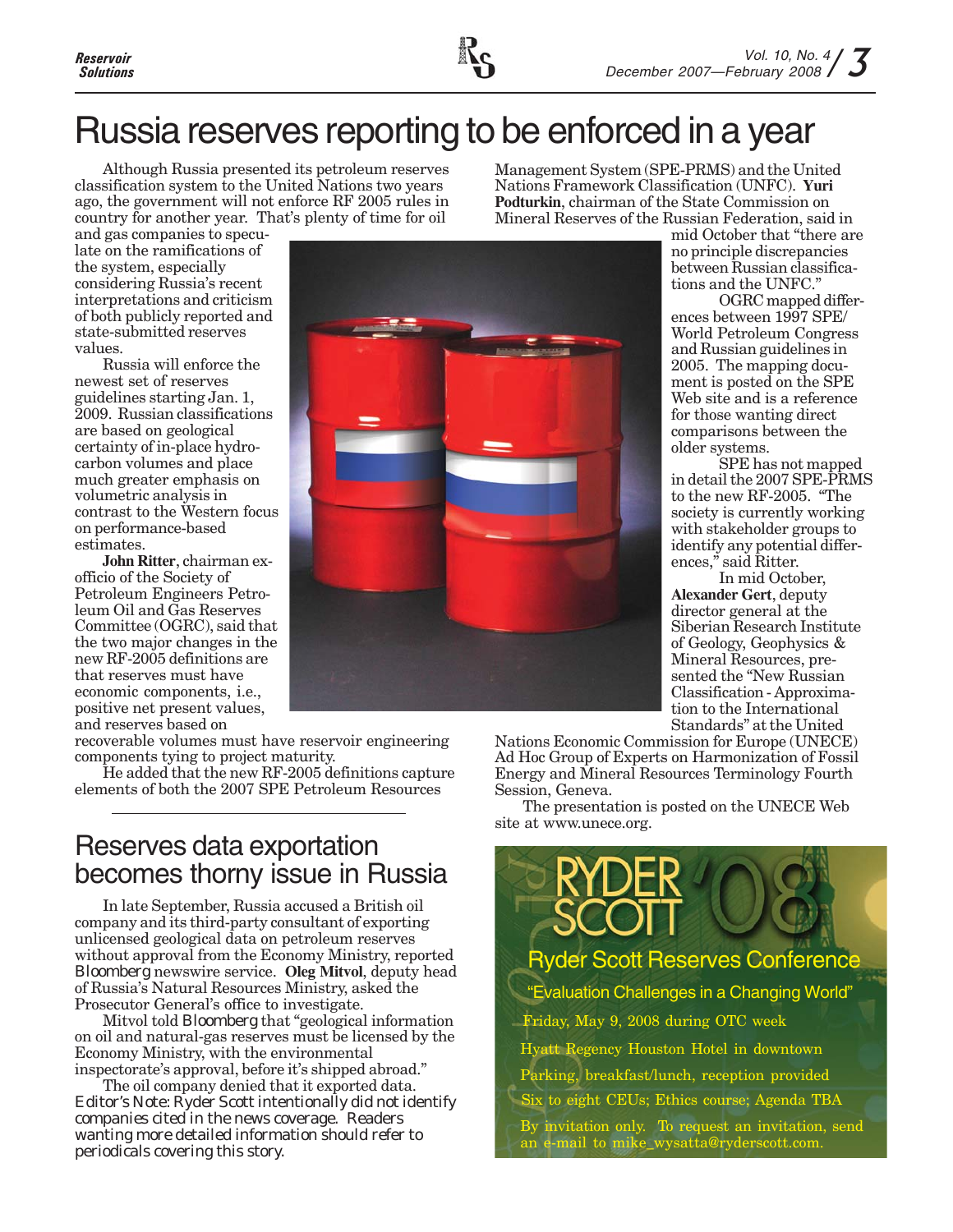

## What is a certification of petroleum reserves?

**— Fred Richoux, executive vice president**



**Richoux**

In my nearly 30 years at Ryder Scott, I have heard the term "certification" used in many different ways. In the past, the term was more commonly used in connection with international projects. However, it is now common to hear that term used with domestic projects as well.

If a client comes to me and asks for a reserves certification, my initial assumption is that this is a request for a complete independent study. However, it is important

that consultants ask exactly what their clients want because some clients consider a certification to be an audit of some sort.

While independent analysis varies by degree of rigor, I am not aware of any commonly accepted definition of "reserves certification." An independent analysis may take many forms.

Following are some examples beginning with a cursory review and moving to an in-depth study:

1. Third-party review on processes, not on quantities or economics. No opinion letter.

2. Third-party review in which the letter comments on processes only; no opinion is offered on reserves quantities or economics.

3. Third party audit involving review of new discoveries and largest revisions only; opinion letter furnished. 4. Third-party audit of new discoveries and some portion of the reserves base annually; opinion letter furnished.

5. Third-party audit of the largest producing fields



comprising 80 percent of the reserves base. This is called an 80-20 audit because typically 80 percent of a company's asset value is in the top 20 percent of the fields ranked by size; opinion letter furnished 6. Full audit of all properties; opinion letter furnished. The audit letter may state that the client's reserves numbers fall within 10 percent in the aggregate of the numbers of an independent consultant.

7. In the full-scale evaluation, the consultant takes ownership of the numbers.

In my opinion, the first four would not qualify as a certification. Number five might qualify. Six probably would and 7 certainly would qualify. However until industry defines the ambiguous term "certification," we will have to live with it.

*Editor's Note: This commentary and other comments on the term "reserves certification" were posted on the discussion forum of the Society of Petroleum Engineers Reserves and Economics technical interest group last September.*





**Michael Lam** joined Ryder Scott Canada as a geologist in training. He has six years of well-site experience as a consultant in the Peace River Arch region, Red Earth area, east central Alberta and northeast British Columbia working for TIH Consulting Ltd. He performed all geological analysis for drilling, including recording and maintaining informa-

Petroleum engineers, GIT join

RS, two others promoted



**Lam Oetama Stotts Wilson Baird Stell**

tion, reading and interpreting well logs, recommending and supervising tests and measurements and analyzing subsurface strata encountered while drilling and logging. Lam has a BS degree in geology from the University of Calgary.

**Teddy Oetama** joined Ryder Scott as a petroleum engineer. He has more than 25 years of international production and reservoir engineering experience, including production data analyses, pressure transient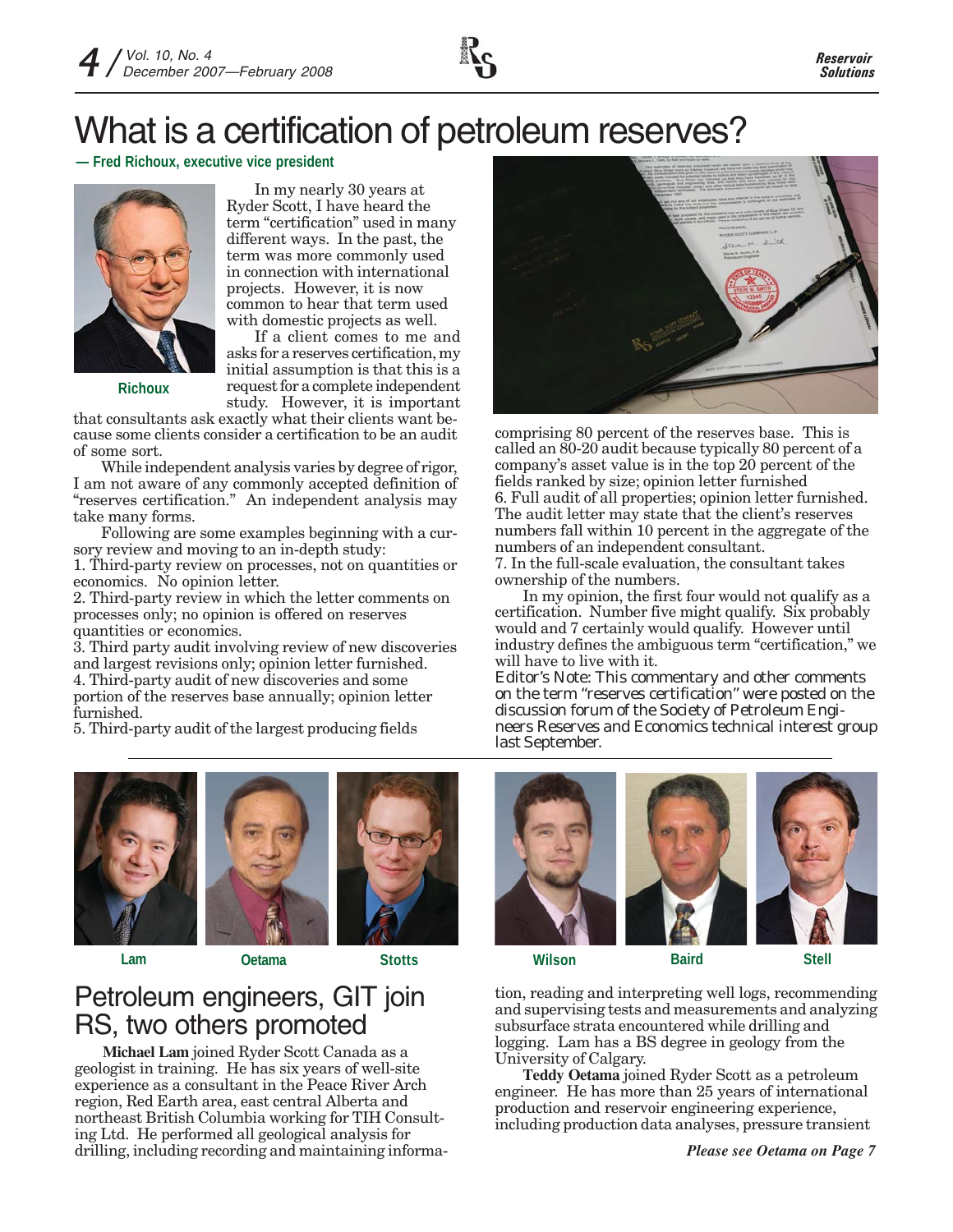## U.S. gas prices ill suited for FASB rule

Public oil and gas companies for years have critiqued the FASB 69 requirement to use single-day, yearend pricing to estimate petroleum reserves in U.S. 10-K filings. They have argued that a one-day "snapshot" does not represent an average commodity price for the year and can mislead investors, especially if aberrant highs or lows occur at year end.

Recent annual history has shown that the variance between average and year-end prices is greater for gas than oil because of market volatility. Since 1990, the widest variance for oil occurred in 1999 when year-end prices were 33.5 percent higher than the average price that year. During that same 16-year stretch, year-end gas prices were higher than average by 117.7 percent in 2000 followed by 56 percent in 1995 and 47.3 percent in 1996. See accompanying chart.

This year, gas-price volatility in U.S. markets was never demonstrated more dramatically then when Colorado Interstate Gas Hub spot prices plunged to \$1.18 per

**HENRY HUB GAS PRICE** COMPARISON OF YEAREND PRICE TO ANNUAL AVERAGE PRICE 140.0% 120.0% 100.0% 80.0% PER CENT DIFFERENCE 56.09 60.0% 47.39  $42.69$ 40.0% 20.0% 11.4% 13.5% 12.2% 6.0% 5.7% 8% 0.0%  $-3.1%$  $-4.3%$  $11<sub>5</sub>$  $-20.0%$ 16.9%  $-40.0%$ -60.0% 1990 1991 1992 1993 1994 1995 1996 1997 1998 1999 2000 2001 2002 2003 2004 2005 2006 DATE

MMBTU for the Sept. 7 monthly average. A lack of pipeline capacity coupled with a surplus of gas caused unusually soft market prices. CIG rebounded with a \$4.54 weekly spot price for November 20-to-26 flow dates.

Ryder Scott will post "Oil and Gas Benchmark Prices to Estimate Year-End Petroleum Reserves and Values under U.S. Securities and

Exchange Commission Guidelines" at www.ryderscott.com in January. *Editor's Note: Ryder Scott posts year-end pricing data for general information purposes only. Ryder Scott makes no claims or warranties regarding the accuracy of pricing information, which is based on published benchmark prices. Users are encouraged to verify data through other sources.*

## Estimates of future uptime, downtime crucial in DCA

## **— Dan Olds, vice president**



Accounting for production uptime and downtime in decline-curve analysis (DCA) is crucial in generating reliable performancebased estimates of oil and gas reserves. A familiarity with

basic terms is required before

addressing efficiency factors in DCA. Most production plots are based on calendar-day (CD) production because evaluators seldom have the actual number of days or hours that the well produced. In a sense, the CD production plot is one of the few pieces of usually indisputable hard data that reservoir engineers receive.

To get CD production, the

evaluator takes monthly production and divides by the number of days in the month or by the average number of days in the month, 30.4. If a well produces all day, every day, then the CD plot is the same as the production-day (PD) plot. PD production is derived by taking monthly production and dividing by the number of days and fractional days that the well actually produced.

Other terms to clarify include efficiency, uptime, downtime and availability, which are all measures of the ratio of actual to expected production from the well if it produced all day, every day, all month long.

## Downtime and future production

Under normal operating conditions, routine downtime should be fairly constant on an annual basis. However, over the long term,

*Please see DCA on Page 7*



**Production platforms, like U.K. North Sea East Brae platforms, have histories of downtime for routine maintenance reflected in calendar-day, rate/time, decline-curve analysis plots.**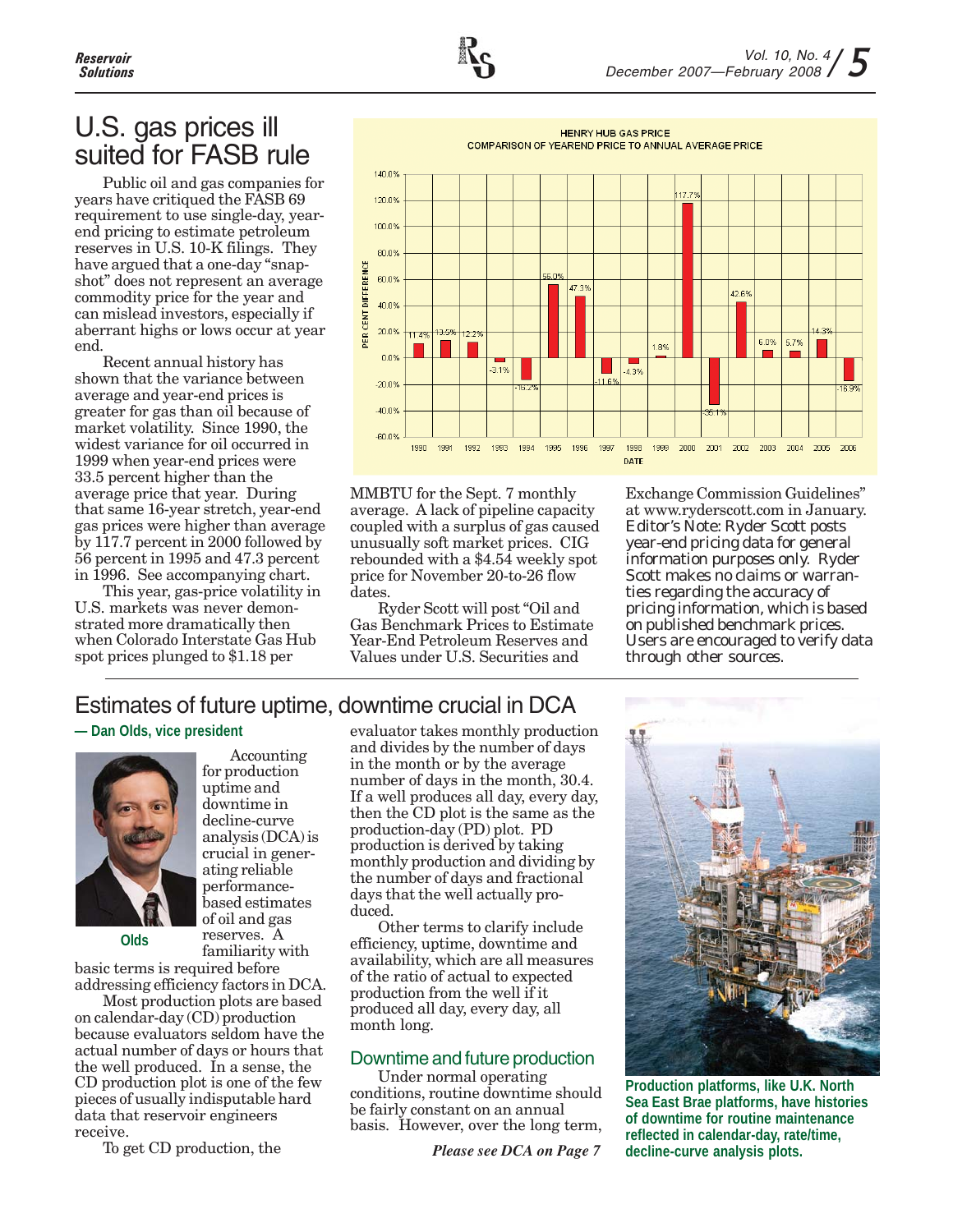In the world of petroleum reserves validations, sometimes complex situations have simple fixes.

Wall Street analysts and hardcharging corporate managers demand growth through the drill bit. The ultimatum from "the Street"— perform as well as other companies in the peer group or the market will take its revenge.

Working with mature, mostly spent fields, the company technical team masks the problem by accelerating production through infill drilling. The team books and monetizes gas reserves. In the end, though, basic field economics catches up. The company stumbles and a new CEO is hired to clean up the mess.

 All could have been avoided if only management from the beginning had used a simple engineering tool– a scatter plot that provides a quick look at past performance and clues to the future.

 That message and nonfictional example were included by **Don Griffin**, senior vice president at Ryder Scott, and **Ron Harrell**, chairman emeritus, in a technical paper presented at a poster session at the Society of Petroleum Engineers annual conference in November. **Scott W. Randall** co-wrote "Enterprise Risk Management in the Petroleum Industry Using Qualitative and Quantitative Techniques to Validate Information," (SPE No. 109822).

He showed how petroleum reserves evaluation techniques can be combined with operational riskmanagement and strategic-planning tools to support an enterprise risk management process. (Please see September 2007 *Reservoir Solutions* newsletter article, "Reserves validation techniques part of ERM system," Page 7.)

In the paper, co-authors Griffin and Harrell show examples to support steps in the secondary validation process. Randall said that an example of secondary information is the data reviewed by a stock analyst while primary information might be data gathered by a field technician.

One reserves validation tech-



nique involved the use of a scatterplot tool to reveal overly optimistic production projections and invalid geological analysis. The other involved an abuse of variable costs in lease operating statements to accelerate cost projections, lower economic limits and extend field production life to inflate reserves.

The scatter-plot example is shown as follows.

## Scatter Plot Example

A scatter plot is a visual display comparing two measured or estimated variables. Scatter plots often are used for discrete data measurements over time when performing a trend analysis. In petroleum reserves auditing, scatter plots are sometimes invaluable in spotting inconsistent data.

The reserves auditor, in this case, was examining the reserves of a publicly traded E&P company that had not delivered on its internally generated forecast of gas production over several quarters. The company's stock price had plunged in the preceding 18 months despite an aggressive infill drilling program designed to boost production.

In spite of inaccurate projections, company geologists continued to support new drilling locations with large associated reserves that they claimed were proven using their internally generated analysis.

Facing those problems head on, top management of the company asked the third-party reserves auditor to provide an independent production forecast and reserves report.

The auditor's analysis began with a review of all producing wells, past and present, and a determination of the estimated ultimate recoverable reserves (EUR) for each well. Rather than immediately examining the geology, the auditor plotted a time series of historical performance of wells drilled at a field slated for continued development drilling. The auditor then plotted the internally generated projected performance of new wells proposed by the company geologist.

A comparison of the historical vs. new projections is graphically illustrated in the scatter plot shown in the accompanying figure.

The trend of red dots, volumes actually produced, clearly shows diminishing returns over time for the drilled wells. Company geologists were unable to explain why the declining trend would be reversed with the new drilling program, shown by the blue dots. The auditor performed a similar graphical analysis on another field with more than 20 years of data and discovered the same, seemingly overly optimistic projections.

Aggravating the situation was

*Please see Scatter Plot on Page 8*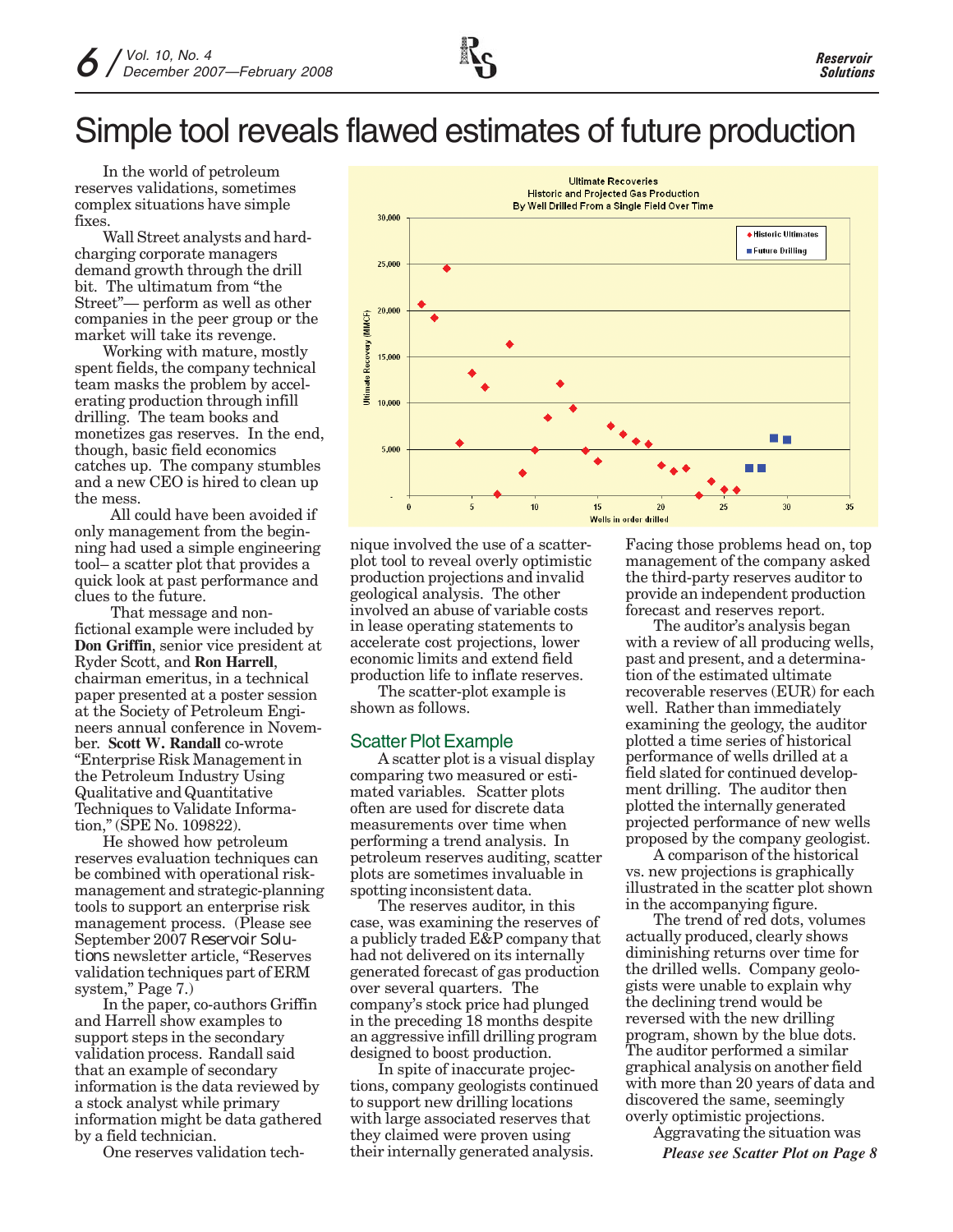### *Oetama—Cont. from Page 4*

analyses, reservoir modeling, economic analyses and fracture treatment design. His main emphasis at Ryder Scott will be in reservoir simulation studies as well as pressure transient test design and analysis.

Most recently Oetama worked at Gaffney, Cline & Associates, Nations Energy Co. Ltd. and Schlumberger Data & Consulting Services Group. He was an associate professor in petroleum engineering at Texas Tech University from 2002 to 2005 after working for Ryder Scott as a petroleum engineer in 2001. Previous to that, Oetama was a consultant.

He worked at S.A. Holditch & Assocs. Inc. from 1990 to 1998 where he was involved in all aspects of reservoir and production engineering, particularly, pressure transient analysis, reservoir simulation and production data analysis. Oetama has co-written nine technical papers and has MS and PhD degrees in petroleum engineering from Texas A&M University.

**Garth Stotts** joined Ryder Scott Canada as a petroleum engineer in training. Previously, he worked at Fekete Associates Inc. from 2005 to 2007 as a technical advisor and EIT. Stotts conducted rate transient analysis and developed RTA software.

He analyzed rate and pressure data to determine

#### *DCA—Cont. from Page 5*

downtime tends to increase as the well matures. Downtime can be considered as routine and nonroutine or scheduled and non-scheduled.

A scheduled event might be a shut-in period for pressure buildup tests or packer integrity tests or perhaps, a periodic summer maintenance platform shutdown in the North Sea. Scheduled events should be considered in any reserves forecast. An unscheduled event might be a pipeline, compressor or rod-part failure.

As well productivity declines over time, field operations may find it necessary to shut-in the well to allow the well bore to recharge. The CD RT (rate/ time) DCA plots already reflect those events and any projection based on historical data implicitly considers a continuing level of downtime.

The PD RT DCA plot represents a theoretical upper-limit case in which all production operations work optimally all the time. The plot is a useful tool to benchmark operations, but using it for forecasting purposes results in an overstatement of future production rates.

Projections based on PD DCA plots show monthly production from wells at rates higher than what is likely to occur in actual practice. In most cases, reserves will be overstated if the economic limit is not appropriately adjusted to consider the necessary difference between PD and CD.

The RC (rate/cum) DCA plots are not affected by downtime. However, if RC is used for determining reserves, it has to be converted to RT and some level of downtime should be considered. Software that automatically takes the RC projection and plots it on a RT axis makes it easy to judge whether the projection looks reasonable compared to historical trends observed on the RT plot. When using the rate/cum

reservoir characteristics, original fluids-in-place, optimization potential, productivity issues, development plans, infill spacing and field and well recoveries.

Before that, he was a research assistant at the University of Alberta, a process engineering co-op at the Elk Valley Coal Corp. and a subsurface engineering co-op at ExxonMobil Canada West. Stotts has a BS degree in materials engineering from the University of Alberta.

**Ryan Wilson** joined Ryder Scott as a petroleum engineer. Before that, he worked at ExxonMobil Corp. from 2003 to 2007 as a reservoir engineer. Wilson worked on a variety of U.S. assets including tight, conventional and low-pressure gas and  $\mathrm{CO}_2^{}$  and waterflood oil projects.

He was a reservoir team leader, led multi-well development drilling programs and evaluated thirdparty drilling opportunities. Wilson managed  $\mathrm{CO}_2^{}$  flood projects, focusing on WAG, pattern analysis, workover generation and compression opportunities. He has a BS degree in chemical engineering from the University of Missouri-Rolla.

**Mike Stell** was promoted to managing senior vice president and group leader. **Jim Baird** in the Denver office was promoted to vice president.

approach for reserves estimation, that step should always be taken.

A potential problem with using PD plots is best illustrated by intermittent producers, for example, oil wells that use beam pumps equipped with pump-off controllers or timers. In cases where the well is mature and has a low productivity index, the beam pump draws from the well bore at a faster rate than the reservoir can recharge. To remedy that, the controller cycles the beam pump on and off on a schedule that allows the well bore enough time to fill up between cycles.

## *"A potential problem with using PD plots is best illustrated by intermittent producers..."*

If the timer is set to pump the well one hour a day, how many PDs are in a month? Is the answer calculated by multiplying 30.4 days by one hour which equals 30.4 hours per month or 1.27 days per month? Or does the evaluator use 30.4 days of normal operations?

If the evaluator assumes 1.27 days per month, then a possible conclusion might be that the well is only producing at a capacity of 1.27 divided by 30.4 or 4 percent of its theoretical capability—obviously a significant overestimate of its actual capability. If an evaluator has good reason to believe that downtime will be materially different than history would indicate, he or she should adjust projections accordingly.

Basing projections on PD RT DCA is extra work that is likely to lead to overestimates. Using CD RT DCA is basing an estimate of what a well is expected to do in the future on what it actually did in the past, not what it might have done.